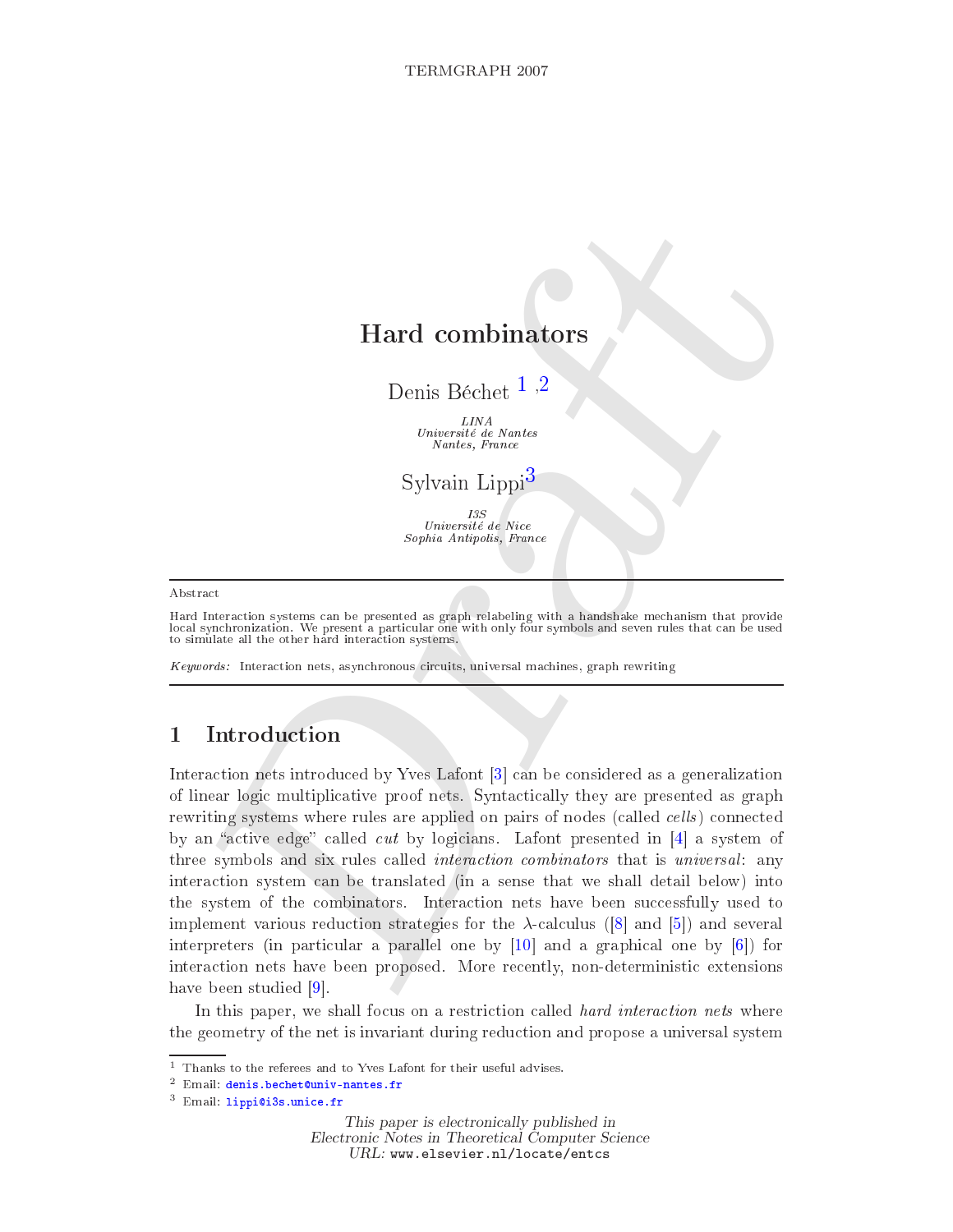<span id="page-1-0"></span>is any attacted user states and someon summation of the contract of the matter and the control methods. The nature some of the important rules and give the best control of the stress in the important rules and give the be (
alled hard ombinators ) for su
h systems. The translation of an arbitrary hard interaction system into hard combinators has a quite different character from the orresponding translation for intera
tion nets where the key te
hni
al point is im-plementing the duplication of some nets.<sup>[4](#page-1-1)</sup> Here we shall represent nodes as binary words and calculate the transformations with boolean functions. The name hard intera
tion nets is wellhosen, sin
e they are a form of abstra
t hardware. In this perspective, it is interesting to sum up the important rules and give the basic components that an be used to onstru
t asyn
hronous ir
uits. Indeed, it is possible to implement multiplexors, registers, memories and ALUs with hard ombinators [7] so it should be possible to build an asynchronous computer simply by following classical Von Neumann computer architecture and using hard combinators [1].

Notation. The domain of some variables is impli
itly given by their names with the following conventions:  $x, y, z, x_0, x_1, x_2, \dots$  are binary digits, p,q,r,s,t are binary words and  $\sigma$ ,  $\rho$  and  $\tau$  are signatures (+ or -). Concatenation of p and q is noted pq so  $xy$  is a word with two digits and the scalar product of x and y is explicitly noted  $x \times y$ .  $x^n$  denotes the word x...x with n letters. |p| is the length of p. The set of boolean values  $\{0,1\}$  is noted  $\mathbb B$  and the set of natural numbers N.

## 2 Hard interaction nets

We present hard interaction nets informally from scratch without any reference to linear logic or even to interaction nets. A hard interaction system (or hard system for short) is composed with a set of *symbols* and their corresponding arity and with a set of intera
tion rules.

#### Cells, Ports, Nets and Cuts  $2.1$

Occurrence of symbols are called *cells* and have  $n + 1$  *ports* where *n* is the corresponding arity. Each cell has exactly one principal port (pictured with a blob) and  $n$  auxiliary ones:



Nets are build with a set of cells and *free ports* where ports (principal, auxiliary and free ones) are connected pairwise. Cuts are particular nets composed of two ells onne
ted by their prin
ipal ports.

#### 2.2 Interaction rules

The difference between the principal port and the auxiliary ones is essential since rewriting (or *interaction*) can be applied only on cuts. In other words, the left

<span id="page-1-1"></span><sup>4</sup> more pre
isely prin
ipal nets for the onnoisseur.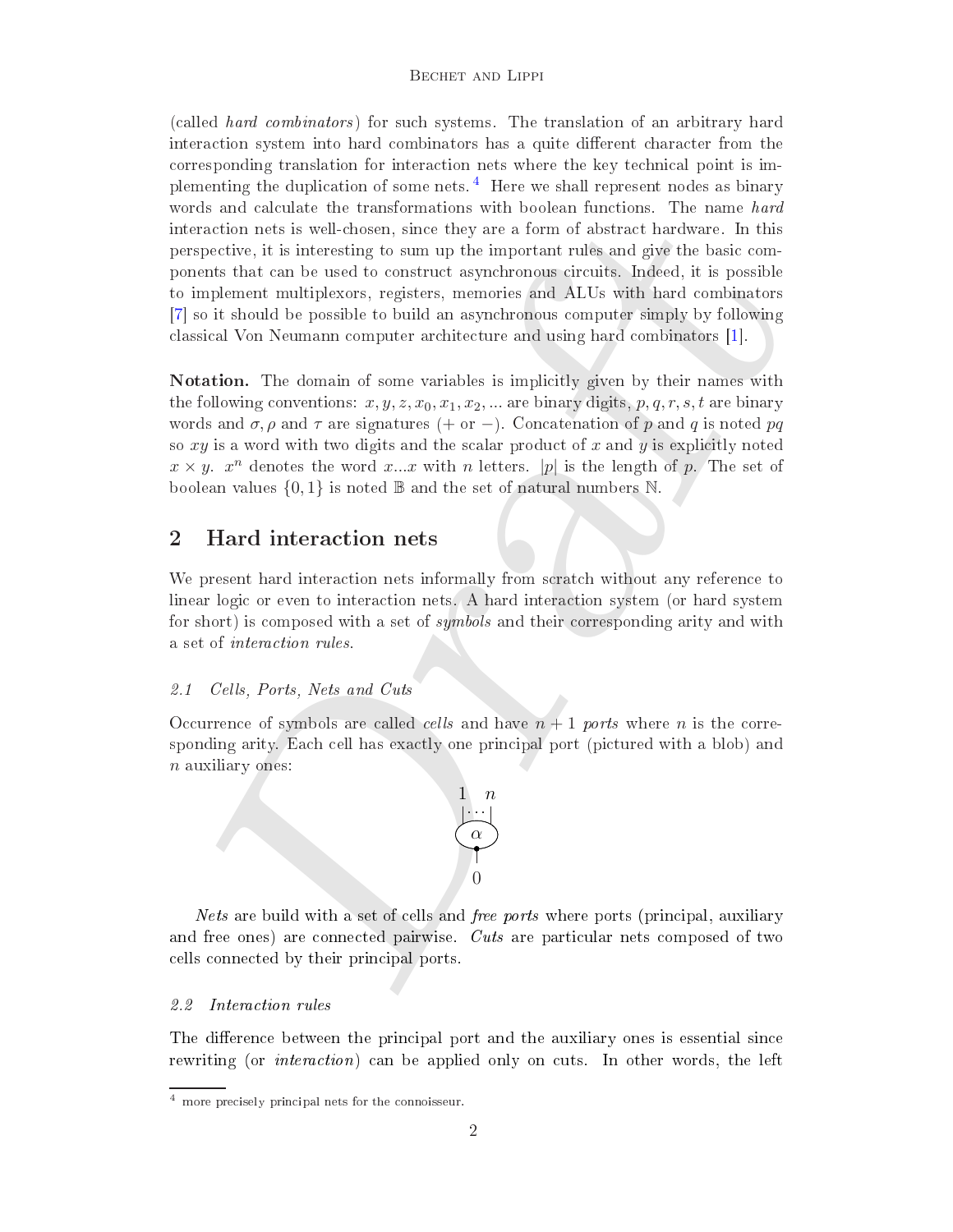member of an interaction rule is composed of two cells connected by their principal ports. Intera
tion onsists in relabeling ells and hanging the orientation of the prin
ipal ports; we shall say that the ell is turning. To sum up, an intera
tion rule is pi
tured as follows,



and we say that if an  $\alpha$ -cell interacts with a  $\beta$ -cell it becomes  $\alpha'$  and turns  $k$  times counter clockwise. Similarly,  $\beta$ -cell becomes  $\beta'$  and turns  $\ell$  times. Note we are interested only in *deterministic* hard interaction systems so there is at most one interaction rule for each pair of symbols.

#### 2.3 Reduction

we say that if it an  $\alpha$ -cell interacts with a  $\beta$ -cell it becomes a' and turns k times<br>we say that if an  $\alpha$ -cell interacts with a  $\beta$ -cell it becomes a' and turns k times<br>test clockwise. Similarly,  $\beta$ -cell becomes Starting from an initial net containing cuts, we can apply an interaction rule obtaining another net and so on until an irreducible net if the reduction finishes. Hard intera
tion systems are very simple sin
e the omputation is lo
al (only two ells are involved in a redu
tion) and the geometry of the net is invariant. However one can show that it is complete from a computational point of view *i.e* for each Turing machine one can define a hard interaction system that simulates this machine. The reader can find a simple translation in Lafont's paper on combinators  $[4]$  (the proof is straightforward) where the proposed system happens to be a hard intera
tion system where all the ells are unary. Of ourse, an arbitrarily extendable tape is represented with an infinite number of cells but the alphabet and the set of rules is finite. Let us finish with an essential property due to the local synchronization.

Proposition 2.1 (strong confluence) If a net  $\mu$  reduces in one step to  $\nu$  and  $\nu'$ , with  $\nu \neq \nu'$ , then  $\nu$  and  $\nu'$  reduce in one step to a common net  $\xi$ .



**Proof** The left member of an interaction rule is a cut and  $\nu \neq \nu'$ . Consequently the above reductions are applied on two different instances of cuts. Two instances of uts are ne
essarily disjoint (a ell is in one ut at most) so the orresponding interaction rules can be applied independently.

Consequently reduction is deterministic in a strong way: any reduction strategy gives the same result with the same number of steps.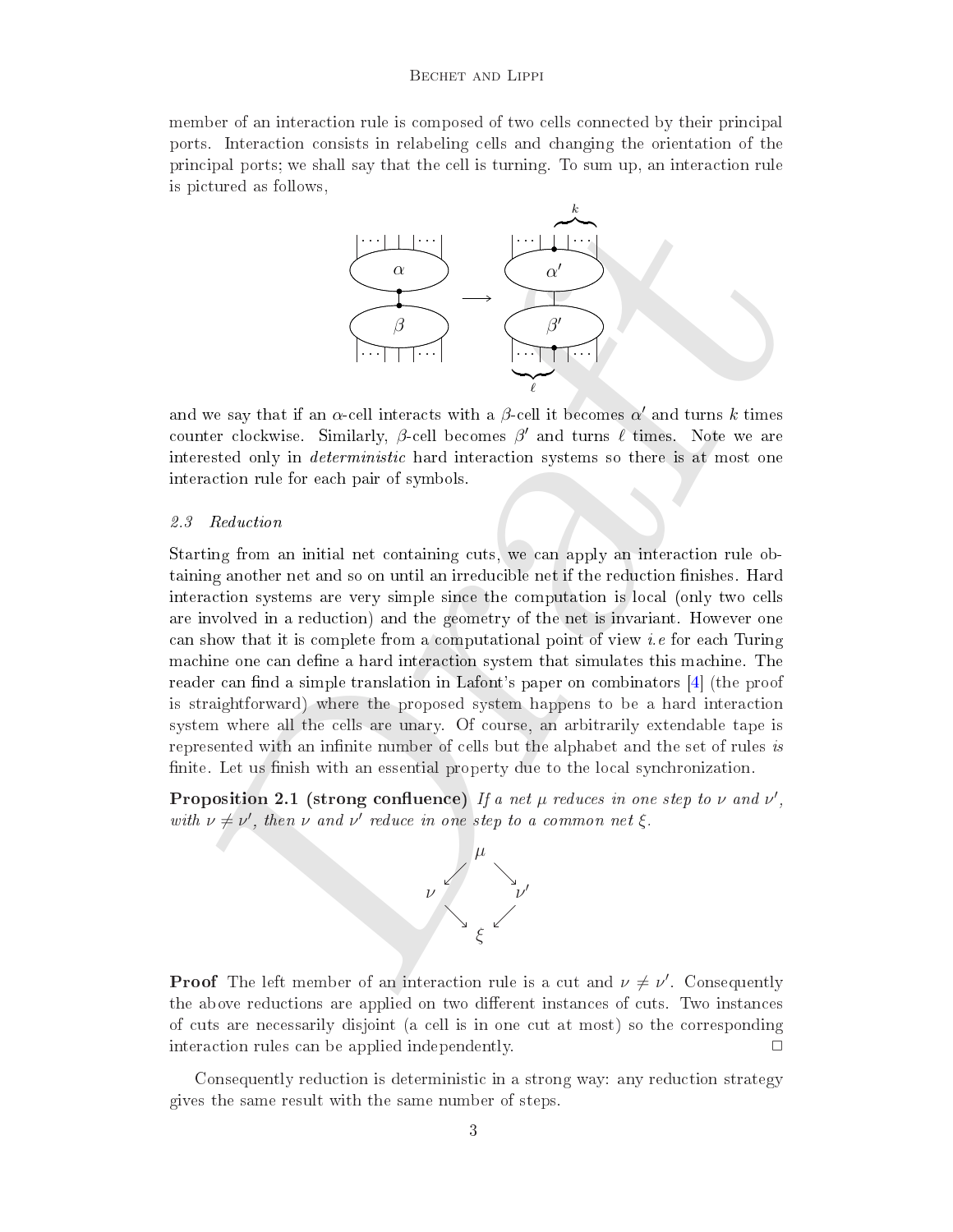Corollary 2.2 (reduction) If a net  $\mu$  reduces to an irreducible net  $\nu$  in n steps, then any reduction starting from  $\mu$  eventually reaches  $\nu$  in n steps.

#### 2.4 Example

Let us present a simple hard interaction system that implements a "real function". Given an input stream of bits  $x_1, x_2, x_3, ..., x_n$  the following net computes an error detection value *ab* with two bits that gives a criterium that is comparable to simple parity computation. This kind of calculus is used, for instance, to compute a checksum of Ethernet frames. In this case, the checksum has 32 bits.



Cells represented by circles can have three different values: 0, 1 or void. The other cells correspond to the duplication operator  $\delta_x$  (two symbols), the exclusive or operator + (two symbols) and finally the shift register  $S_x$  and  $S_{xy}$  (six symbols). The values  $a_i$  and  $b_i$  are recursively defined by  $a_{i+1} = a_i + b_i + x_i$  and  $b_{i+1} = a_i$ . Let us give the orresponding rules of this system:



The orre
tness of the implementation omes from the following three redu
tions that detail the exe
ution of the three operators: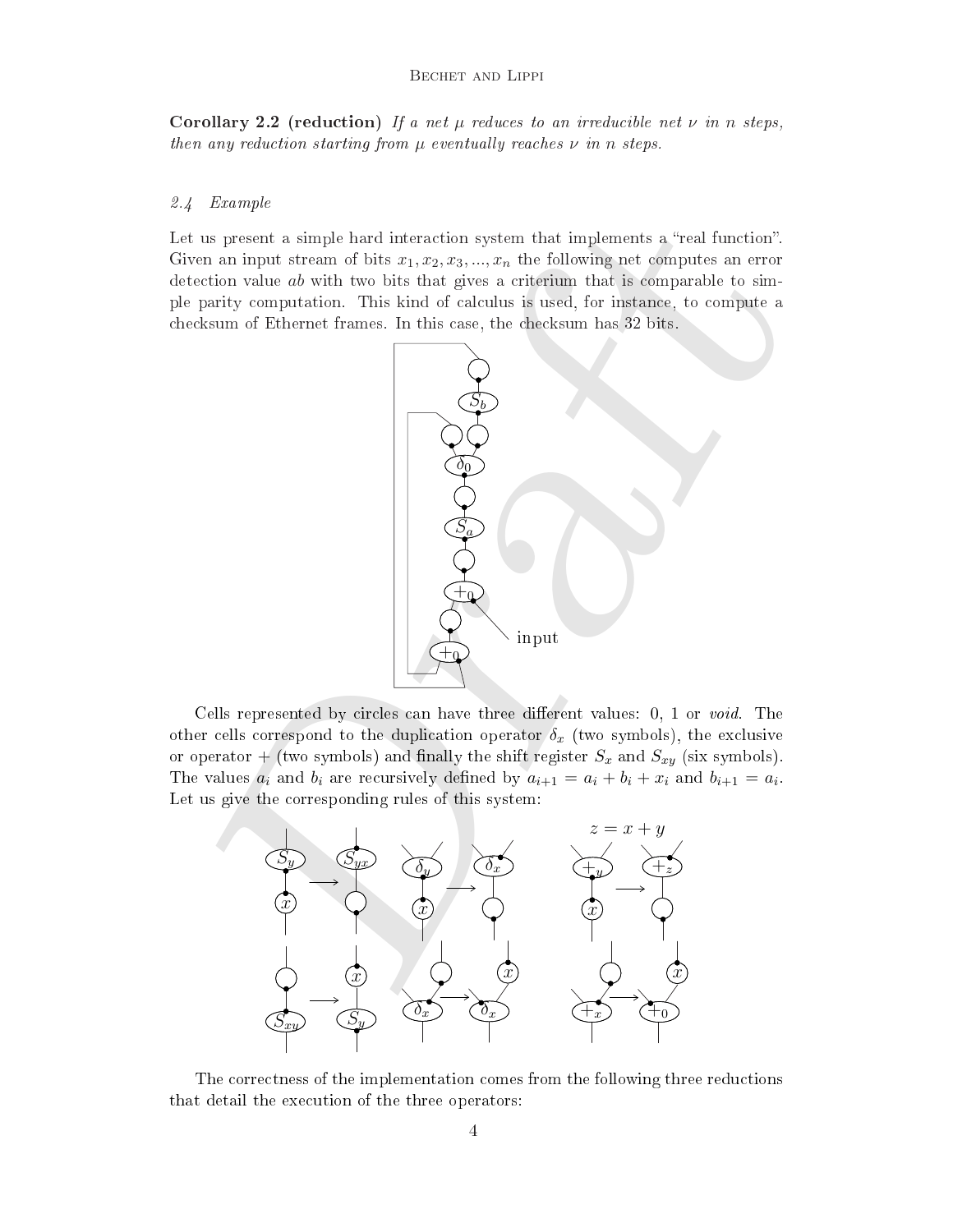

remark 2.3 This system with two streament of a system with a streament and a system with three rules that happens to be the binary hard ombinators presented in the next section.

## <span id="page-4-0"></span>3 A universal system: hard ombinators

We present a particular hard system called *hard combinators* with four symbols and seven rules that is sufficient to simulate all other hard systems. More precisely, we can translate each cell  $\alpha$  by a net  $[\alpha]$  built with hard combinators such that,



#### $3.1$  Cells

Our system is composed of four different symbols: two binary ones, 0 and 1, and two unary ones,  $+$  and  $-$ .



#### 3.2 Rules

There are seven rules that an be split into two groups: three rules between binary ells and four rules between unary and binary ells. There is no rules between unary cells. Binary rules are also called *uniform rules* because the principal port "turns" in the same direction" (counter clockwise) for each interaction. The three uniform rules an be summed up by the following s
hema where + denotes sum modulo 2.



Consequently, the four other rules are called *non-uniform rules* because the orientation of a binary cell depends on the unary cell interacting with it. Intuitively,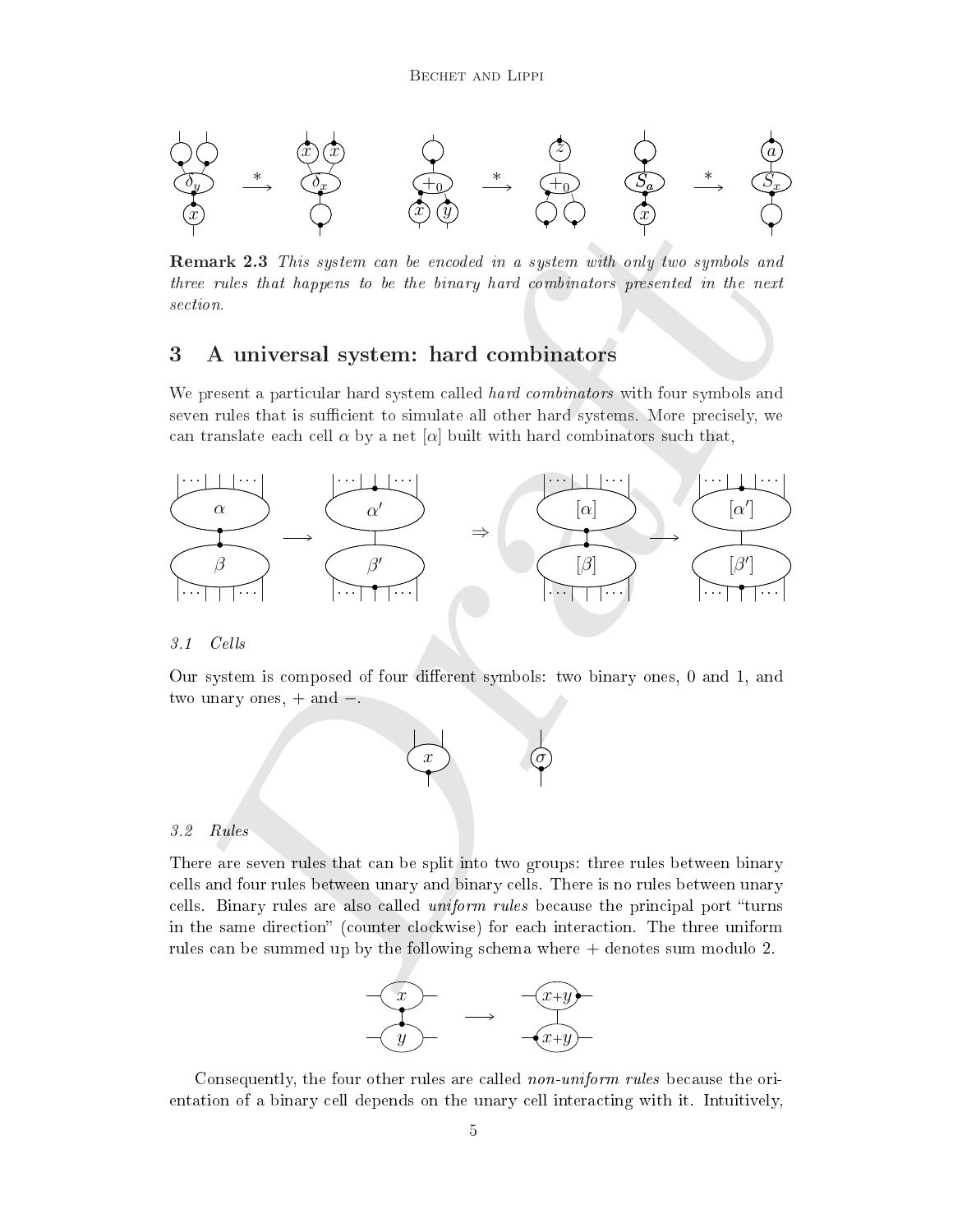#### Bechet and Lippi

(+)ells let binary ells turn ounter lo
kwise and (−)ells for
e them to turn lo
kwise.



**Definition 3.1** [clocks] for any bit 
$$
x
$$
,  $\overrightarrow{x}$  =  $\overrightarrow{x}$ 

Clocks are introduced for graphical convenience to avoid complicated crossing of wires. They are noted  $\hat{x}$  because they interact as binary cells except their principal port turns clockwise. For example, we have the following reductions.



## 4 Uniform omponents

In this se
tion, we onsider the subsystem omposed only with the two binary ells and the corresponding three uniform rules. Surprisingly, non trivial functions can be built in this restriction and, indeed it is a decisive step in the construction of a universal translation.

**Definition 4.1** [binary pipes] for any bit 
$$
x
$$
,  $-x - x - x$ 

**Lemma 4.2** for any bits  $x$  and  $y$ , ∗  $x \mapsto y \mapsto \rightarrow y \mapsto x$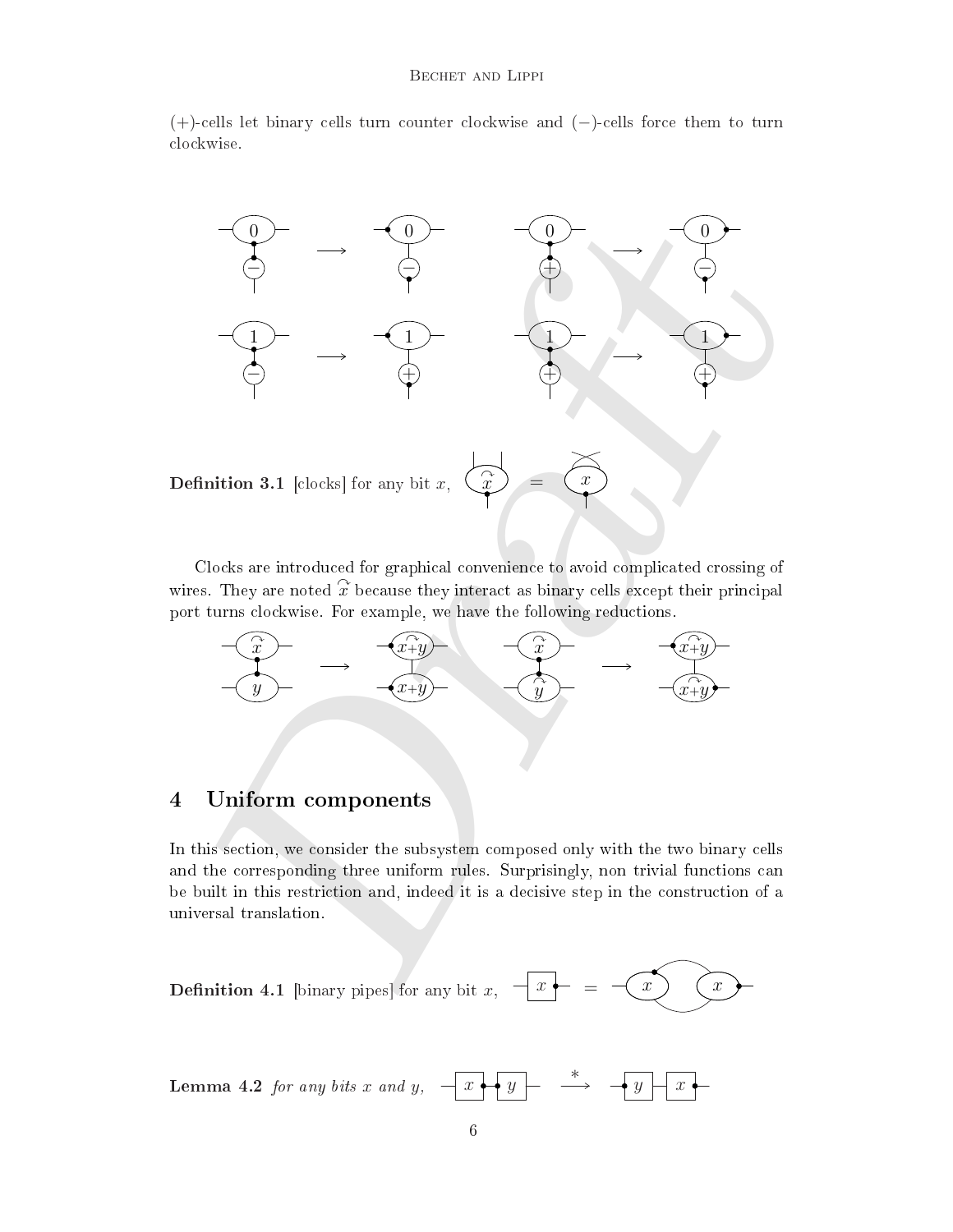**Proof** We apply uniform rules and the equality  $x + x + y = y \mod 2$ .

$$
\frac{x}{y} = \frac{x}{y} \qquad \frac{x}{x+y} \qquad \frac{y}{x} = \frac{y}{y}
$$
\n  
\nfunction 4.3 [pipes] for any word  $p = x_1...x_n$ ,  $\frac{p}{y} = \frac{x_n}{x}$  ...  $\frac{x_1}{x_1}$ ]\n  
\nfunction. We also picture an unknown pipe  $\frac{x}{y}$  for pipes corresponding to any  
\nd of size *n* or simply  $\frac{1}{y}$  if there is no ambiguity. Those blank representations  
\nwe from the idea that if one does not know what is stored in a pipe then, the  
\nuse is free !\n  
\nsum a 4.4 for any words *p* and *q*,  $\frac{p}{y} = \frac{q}{y}$   $\frac{x}{y} = \frac{q}{q} \qquad \frac{p}{p}$ \n  
\nfunction 4.5 [zero]  $\frac{1}{y}$  =  $\frac{1}{y}$   $\frac{1}{y}$   $\frac{1}{y}$   $\frac{1}{y}$   $\frac{1}{y}$   $\frac{1}{y}$   $\frac{1}{y}$   $\frac{1}{y}$   $\frac{1}{y}$   $\frac{1}{y}$   $\frac{1}{y}$   $\frac{1}{y}$   $\frac{1}{y}$   $\frac{1}{y}$   $\frac{1}{y}$   $\frac{1}{y}$   $\frac{1}{y}$   $\frac{1}{y}$   $\frac{1}{y}$   $\frac{1}{y}$   $\frac{1}{y}$   $\frac{1}{y}$   $\frac{1}{y}$   $\frac{1}{y}$   $\frac{1}{y}$   $\frac{1}{y}$   $\frac{1}{y}$   $\frac{1}{y}$   $\frac{1}{y}$   $\frac{1}{y}$   $\frac{1}{y}$   $\frac{1}{y}$   $\frac{1}{y}$   $\frac{1}{y}$   $\frac{1}{y}$   $\frac{1}{y}$   $\frac{1}{y}$   $\frac{1}{y}$   $\frac{1}{y}$   $\frac{1}{y}$   $\frac{1}{y}$   $\frac{1}{y}$   $\$ 

**Definition 4.3** [pipes] for any word  $p = x_1...x_n$ ,  $p + \frac{1}{n} = -x_n$  $\cdot - x_1$ n  $\overline{\phantom{a}}$ 

Notation. We also pi
ture an unknown pipe for pipes orresponding to any word of size n or simply  $\downarrow$  if there is no ambiguity. Those blank representations ome from the idea that if one does not know what is stored in a pipe then, the pla
e is free !

**Lemma 4.4** for any words p and q, 
$$
\boxed{p \rightarrow q}
$$
  $\rightarrow$   $\boxed{q}$   $\boxed{p}$ 

**Proof** by induction on p and q.  $\Box$ 

**Definition 4.5 [zero] 
$$
\begin{array}{|c|c|}\n\hline\n0 & = & \begin{array}{|c|c|}\n\hline\n0 & \begin{array}{|c|c|}\n\hline\n0 & \begin{array}{|c|}\n\hline\n0 & \begin{array}{|c|}\n\hline\n0 & \begin{array}{|c|}\n\hline\n0 & \begin{array}{|c|}\n\hline\n0 & \begin{array}{|c|}\n\hline\n0 & \begin{array}{|c|}\n\hline\n0 & \begin{array}{|c|}\n\hline\n0 & \begin{array}{|c|}\n\hline\n0 & \begin{array}{|c|}\n\hline\n0 & \begin{array}{|c|}\n\hline\n0 & \begin{array}{|c|}\n\hline\n0 & \begin{array}{|c|}\n\hline\n0 & \begin{array}{|c|}\n\hline\n0 & \begin{array}{|c|}\n\hline\n0 & \begin{array}{|c|}\n\hline\n0 & \begin{array}{|c|}\n\hline\n0 & \begin{array}{|c|}\n\hline\n0 & \begin{array}{|c|}\n\hline\n0 & \begin{array}{|c|}\n\hline\n0 & \begin{array}{|c|}\n\hline\n0 & \begin{array}{|c|}\n\hline\n0 & \begin{array}{|c|}\n\hline\n0 & \begin{array}{|c|}\n\hline\n0 & \begin{array}{|c|}\n\hline\n0 & \begin{array}{|c|}\n\hline\n0 & \begin{array}{|c|}\n\hline\n0 & \begin{array}{|c|}\n\hline\n0 & \begin{array}{|c|}\n\hline\n0 & \begin{array}{|c|}\n\hline\n0 & \begin{array}{|c|}\n\hline\n0 & \begin{array}{|c|}\n\hline\n0 & \begin{array}{|c|}\n\hline\n0 & \begin{array}{|c|}\n\hline\n0 & \begin{array}{|c|}\n\hline\n0 & \begin{array}{|c|}\n\hline\n0 & \begin{array}{|c|}\n\hline\n0 & \begin{array}{|c|}\n\hline\n0 & \begin{array}{|c|}\n\hline\n0 & \end{array} & \end{array}\n\end{array}\n\end{array}
$$**

**Lemma 4.6** for any bit x,  $\begin{array}{c|c} 0 & \rightarrow & 0 \end{array}$ ∗  $x$   $\rightarrow$   $\rightarrow$   $\rightarrow$   $\rightarrow$   $\rightarrow$   $\rightarrow$   $\rightarrow$ 

**Proof** The above reduction can be easily checked with the binary rules.  $\Box$ 

 $\Box$ 

**Definition 4.7** [seesaws] for any bit x, 
$$
\begin{pmatrix} x \\ y \end{pmatrix} = \begin{pmatrix} x \\ 0 \end{pmatrix}
$$

As clocks, seesaws are introduced to simplify the definitions of the other nets and do not have any fun
tional property. Seesaws intera
t as binary ells: they hange their principal port and their symbol is summed with the interacting cell.

Remark 4.8 Do not onfuse between pipes (binary words in a square box), seesaws  $(bits \text{ in a round box})$  and unary cells (signatures in a round box).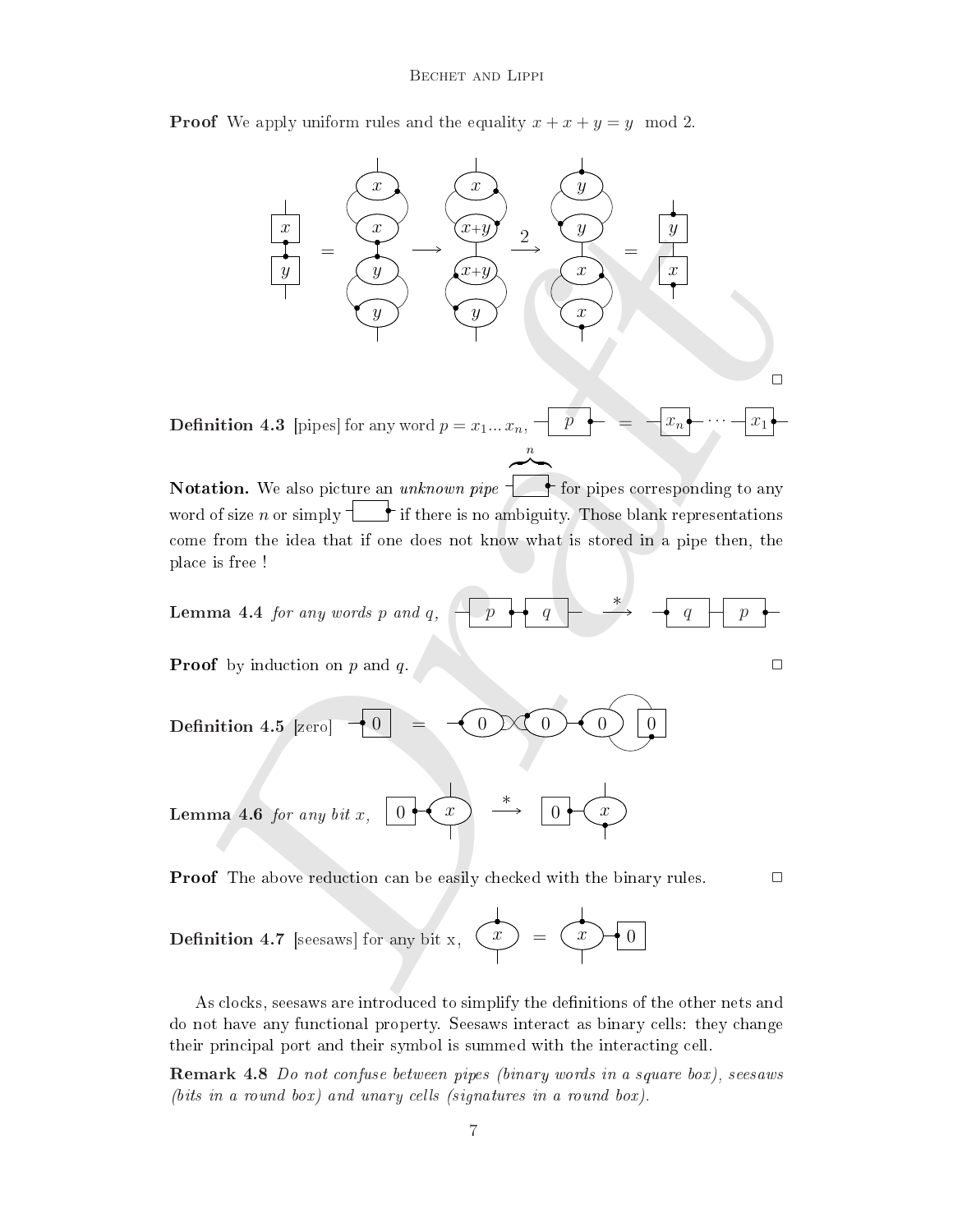

<span id="page-7-1"></span><span id="page-7-0"></span>Remark 4.10 Unlike pipes or zero, diodes orrespond to a set of nets not to a unique one. Indeed, bits  $x$  and  $y$  in the above definition can have any binary values so there are four different representation of a diode. We shall use this kind of definition for other components.



**Proof** The above reduction can be easily checked with the uniform rules.  $\Box$ 

remark 4.12 April 1992, the above lemma shows the above lemma starting the starting the starting the starting from any representation of the diode in the left member, we obtain another (possibly  $differential$  representation of the diode in the right member.

## 5 Invariant nets

**Definition 5.1** [Invariant nets] Let us consider a net  $\nu$  where free ports are partitioned into three sets: *inputs*, pictured with an in-going arrow, *outputs*, pictured with an out-going arrow, and unused, pictured with no arrow. We say that  $\nu$  is invariant on inputs  $p_1, ..., p_k$  and produces outputs  $q_1, ..., q_\ell$  when we have the following reduction,



where the length of the "input" pipes are respectively  $|p_1|, ..., |p_k|$  and the length of the "output" ones  $|q_1|, \ldots, |q_\ell|$ . We shall use the following notation for invariant nets,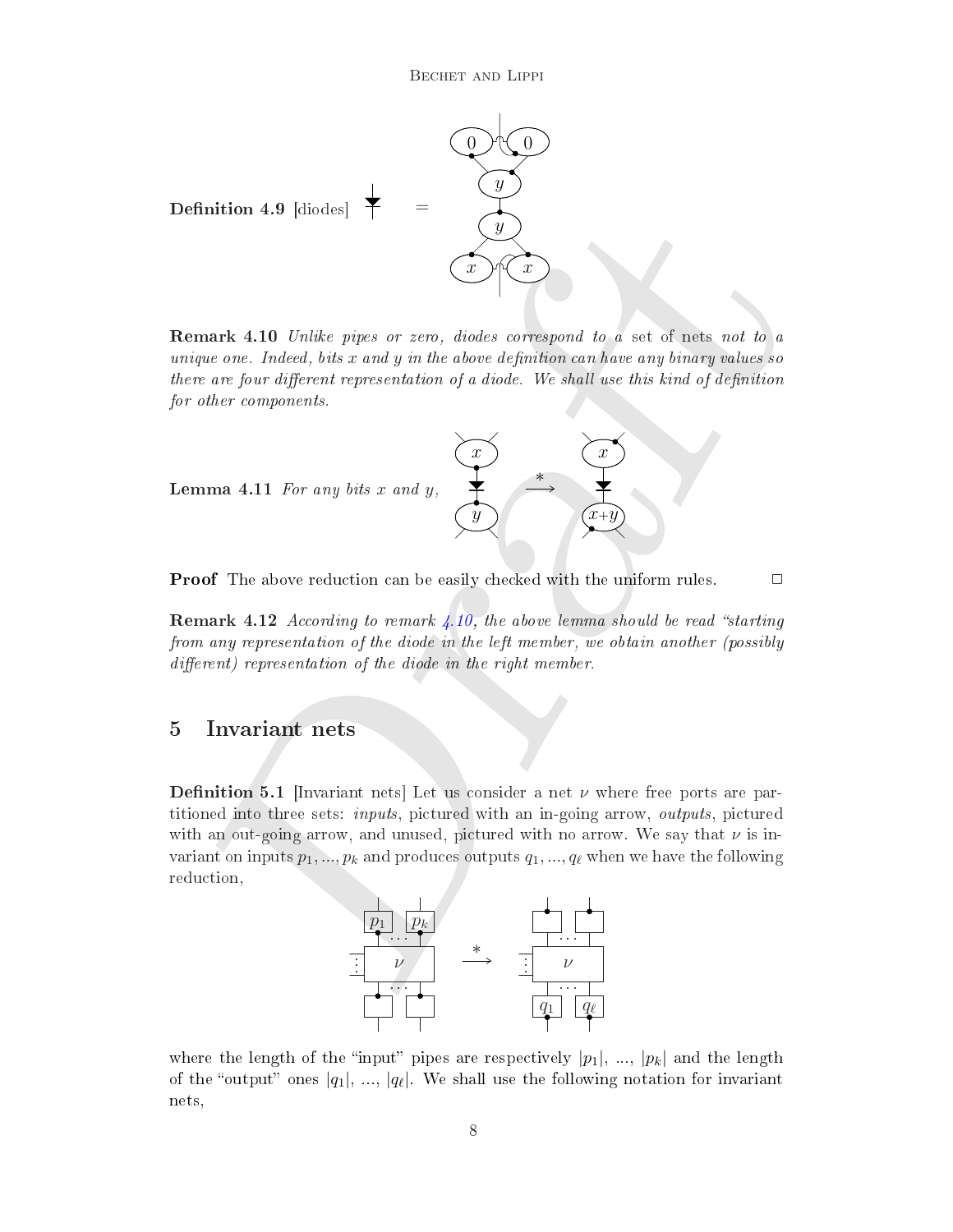

**Remark 5.2** We do not mention where are the principal ports of  $\nu$ . Indeed, the important point is to identify the inputs and the outputs and to know how they intera
t with pipes.

As explained in remark 4.10, the net  $\nu$  corresponds to a class of nets and the reduction above means that the right member is in the same class of nets as the left member. For example, in definition 5.6,  $x_0$  and  $y_0$  range over  $\{0,1\}$  and  $\sigma$  ranges over  $\{+, -\}$  so there are eight different representations.

Remark 5.3 A

ording to the previous denition, an invariant net is a pair omposed of a net and a partition of its free ports and there may be several invariant nets orresponding to a unique net. However, we also say that a net is invariant when such a partition exists.

remark 5.4 In the presence services with the services were well as a pipel with the control of the control of are invariant. More precisely,  $p \rightarrow \rightarrow p$  and  $\boxed{0 \rightarrow 0}$ .

#### $5.1$ Duplicator and arithmetic operations

To avoid umbersome repetitions, we give the denition and the orresponding invariance property of the following nets in one shot. For example, the net  $\delta$  is defined by the right member of the equality and we show that it is invariant on input  $p$  and produ
es output p twi
e.

Remark 5.2 We do not mention where are the principal ports of ν. Indeed, the important point is to identify the inputs and the outputs and to know how they interact with pipes.

\nAs explained in remark 4.10, the net ν corresponds to a class of nets and the member. For example, in definition 5.6, x<sub>0</sub> and y<sub>0</sub> range over {0, 1} and σ ranges over {+, -} so there are eight timether in the time per second.

\nRemark 5.3 According to the previous definition, an invariant net is a pair composed of a net and a partition of its free ports and there may be several invariant nets corresponding to a unique net. However, we also say that a net is invariant when such a partition exists.

\nRemark 5.4 In the previous definition, an invariant net is a pair composed of a net and a partition of its free ports and there may be several invariant when such a partition exists.

\nRemark 5.4 In the previous section we introduced unknown pipes and zero which are invariant. More precisely, 
$$
p \rightarrow \frac{1}{p}
$$
 and  $\frac{1}{0} \rightarrow 0$ .

\n5.1 Duplicator and arithmetic operations

\nTo avoid cumbersome repetitions, we give the definition and the corresponding invariance property of the following nets in one shot. For example, the net δ is defined by the right member of the equality and we show that it is invariant on input p and produces output p twice.

\nDefinition-Lemma 5.1 (duplicator)

\n
$$
\begin{array}{rcl}\np & y & z \\
p & z & y \\
p & + z & z\n\end{array}
$$

\nDefinition-Lemma 5.2 (plus)

\n
$$
\begin{array}{rcl}\nx & y & y \\
x & + y & z\n\end{array}
$$

\nDefinition-Lemma 5.2 (plus)

\n
$$
\begin{array}{rcl}\nx & y & y \\
y & + y & z\n\end{array}
$$

**Proof** We apply lemma 4.11 for the diode and the uniform rules.  $\Box$ 

$$
\begin{array}{ccc}\n & x & y \\
\downarrow & \downarrow & \downarrow \\
\text{Definition-Lemma 5.2 (plus)} & \downarrow & \downarrow \\
 & x + y & & \downarrow\n\end{array} = \begin{array}{ccc}\n & x & y \\
\downarrow & \downarrow & \downarrow \\
 & x + y & & \downarrow\n\end{array}
$$

**Remark 5.5** + denotes the sum modulo 2.

**Proof** We apply lemma [4.11](#page-7-1) for the diode and the uniform rules.  $\Box$ 

In the uniform subsystem, we have defined constants, pipes, duplication and plus. So one may wonder if it is possible to dene produ
t as well in this subsystem.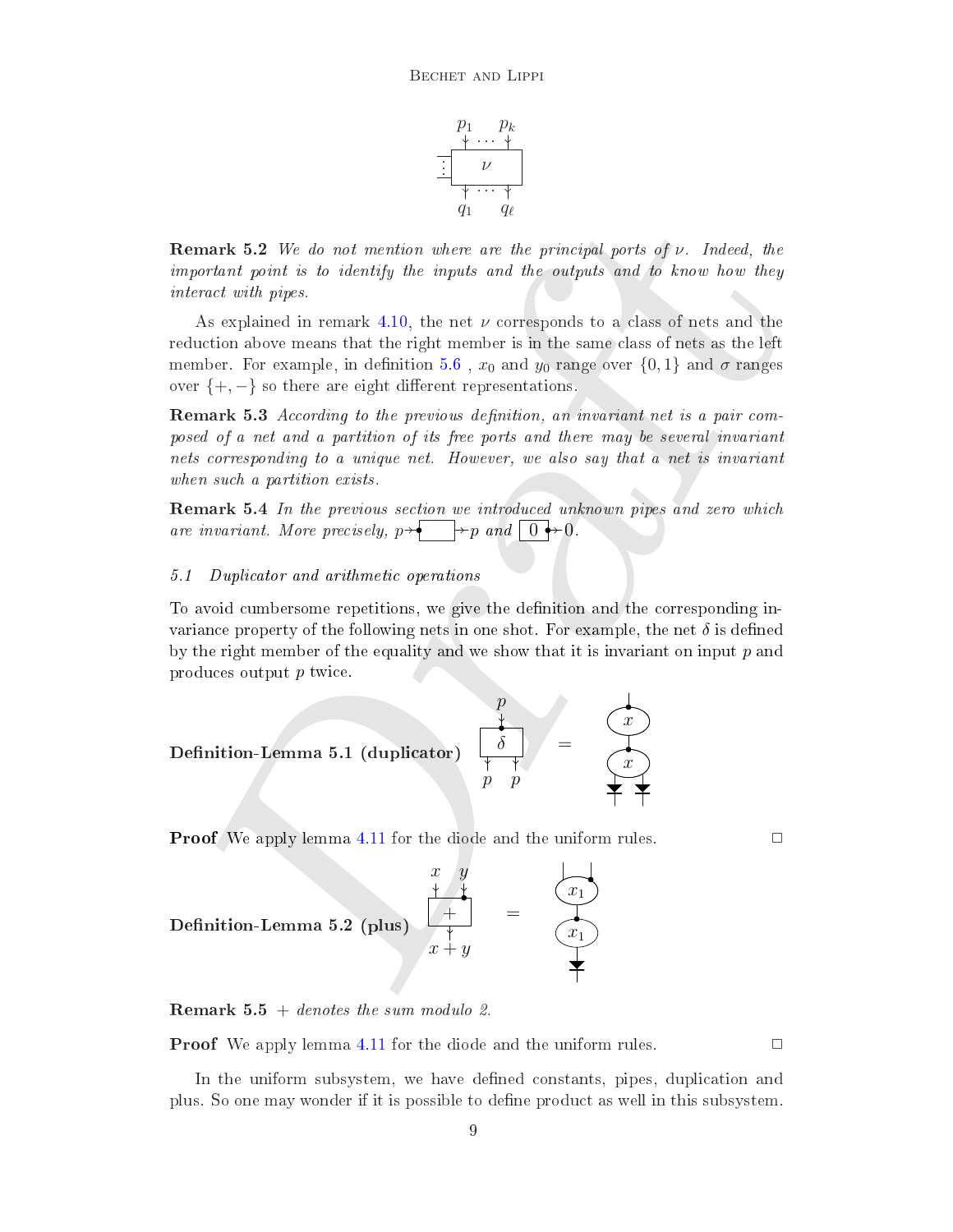The answer is probably negative. Indeed, the plus operation (binary  $\mathbf{x}$ or) is weaker than binary addition that is omputing the sum and but also the arry. Moreover, one an prove that is impossible to build a uniform system that is universal.

<span id="page-9-0"></span>

The *sequential product* use input y first. If y is zero the result is directly returned and input  $x$  is not used.



The *partial quotient* can be considered as the dual of the sequential product. Both inputs are used but it returns no result when input  $y$  is zero.

Lemma 5.8 We have the fol lowing invariants for sequential produ
t and partial quotient,

0 × 0 , x × x 1 , x 0 ÷ and 1 x x ÷

**Proof** Trivial with uniform but also non-uniform rules.  $\Box$ 

#### 5.2 Composition

The first steps, building invariant nets from scratch can be compared to bootstrap in the sense that the difficult part is only to build the very first components (constant zero, dupli
ator, produ
t). It is now easy to ompose invariant nets with pipes and build other more ompli
ated nets.

However, for synchronizations reasons, it is not always possible to compose two invariant nets by plugging directly outputs of the first one with inputs of the second one. To avoid this problem, outputs of invariant nets are onne
ted to unknown pipes. It is not difficult to verify that such "buffered" invariant nets can be freely composed. In some cases, we can suppress those "output pipes" but the proof of the invarian
e property is tedious. Consequently, from now on, all outputs of invariant nets are onne
ted to pipes when they are omposed with other invariant nets.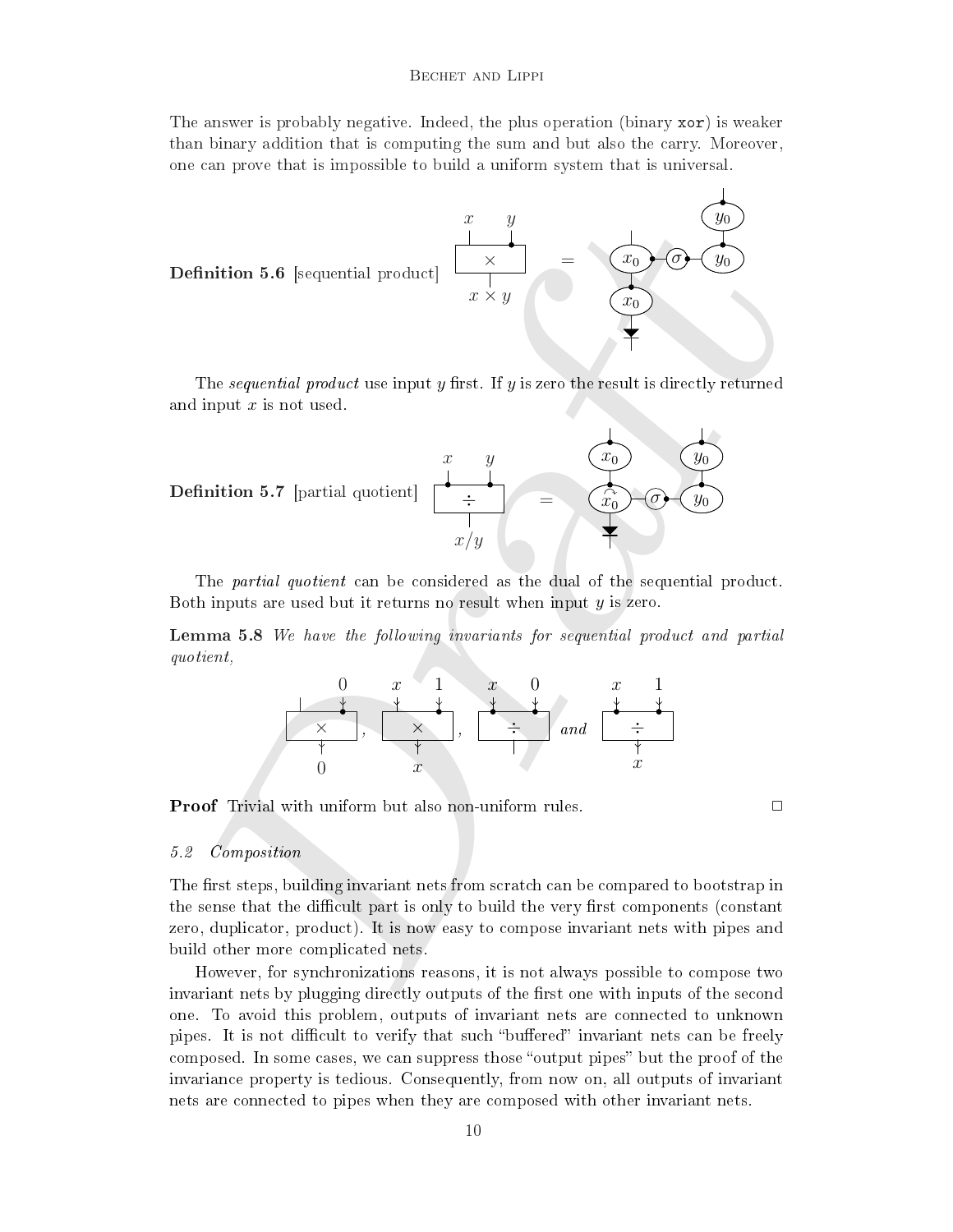A first application is to implement binary word constants.

Denition-Lemma 5.3 (
onstant)



Remark 5.9 For larity, onstants are dened with non-redu
ed nets. We an verify that we can reduce them and by the confluence property, we can use the reduced form.

Let us give an invariant net for boolean and.

Denition-Lemma 5.4 (boolean and)



**Proof** We consider two cases:  $y = 0$  and  $y = 1$  and apply composition.

### **Remark 5.10**  $x \wedge y = x \times y$  so the difference between sequential product and boolean and is that boolean and always uses its two inputs.

In the same way, we can define invariant nets with several inputs and outputs for vectorial boolean functions on several inputs. Eventually, those invariant nets can be used to build the orresponding fun
tions on binary words. To that purpose, the nets spit and merge an be omposed to build some kind of parallel/serial adaptators.

Denition-Lemma 5.5 (split and merge)

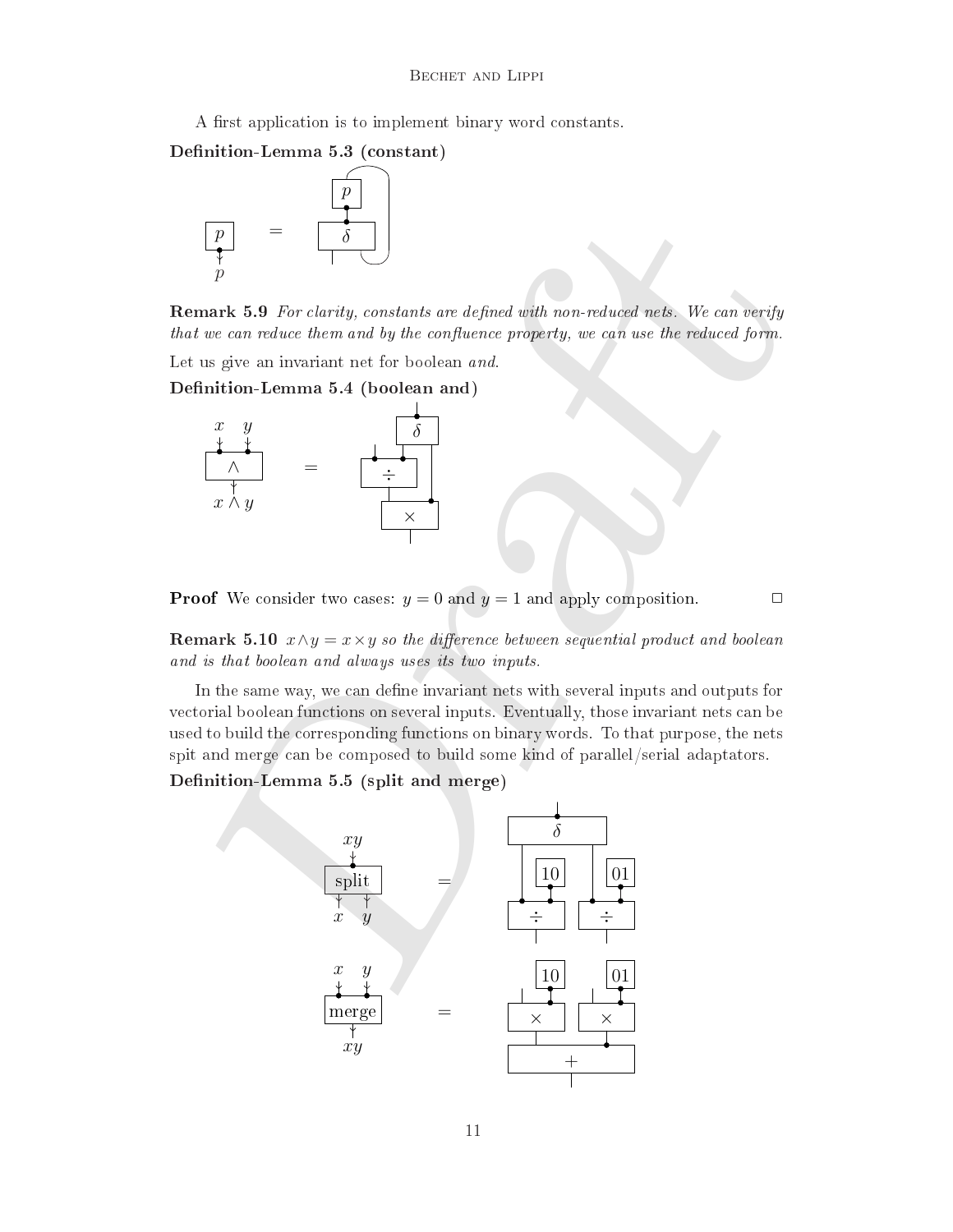**Proof** By composition.

## 6 The Translation

Now we are ready to translate a given hard intera
tion system into the system of hard combinators presented in section 3. Symbols are numbered and represented by binary words of a fixed length  $N$ . A first idea is to represent the set of rules that we want to encode by a partial function  $\varphi : \mathbb{B}^N \times \mathbb{B}^N \to \mathbb{B}^N \times \mathbb{N}$  where  $\varphi(p,q) = (p',k)$ if p interacts with q, becomes p' and turns k times. Let us remark that we need the values of  $\varphi(p,q)$  and  $\varphi(q,p)$  to compute the reduction between p and q.

v we are really to translate a given hard interaction system of the system of the system of a fixed length N. A first idea is to represented by ty overlar at an energy when fast or presented the set of rules that we need In fact, we choose a slightly different representation and introduce *stable cells* that interact with another (stable) cell and *unstable cells* that interact internally reaching eventually a stable state. Each interaction is decomposed into one *exter*nal interaction between two *stable cells* followed by several (possibly zero) internal interactions inside each *unstable cell*. This way we can impose that a cell turns (uniformly !) exa
tly on
e at ea
h (external or internal) intera
tion. Consequently, the set of rules is represented by a partial function  $\psi : \mathbb{B}^N \times \mathbb{B}^N \to \mathbb{B}^N$  where  $\psi(p,q) = p'$ if p interacts with q, becomes  $p'$  and turns exactly once.

Let us define  $\psi$  from  $\varphi$ . For each couple of (stable) symbols p and q such that  $\varphi(p,q) = (p', k+1)^{5}$  we introduce k new (unstable) symbols  $p_1, ..., p_k$  and set,

$$
\begin{cases}\n\psi(p,q) &= p_1 \\
\psi(p_1,0^N) &= p_2 \\
\vdots \\
\psi(p_{k-1},0^N) &= p_k \\
\psi(p_k,0^N) &= p'\n\end{cases}
$$

Since unstable cells do not interact with another one, we arbitrarily fix the value of the second argument of  $\psi$  to  $0^N$ . Here is the graphical representation of an interaction between p and q where  $\varphi(p,q) = (p', k + 1)$  and  $\varphi(q,p) = (q', \ell + 1)$ ,



Let us introduce two invariant nets. The first one corresponds to the function  $\psi$  that computes the new symbol after an (internal or external) interaction. The second one called discriminant  $\xi$ , says if a cell is stable or not.

Denition 6.1 [transition and dis
riminant℄

<span id="page-11-0"></span><sup>&</sup>lt;sup>5</sup> If the principal port remains unchanged after reduction, we say that it turns  $a + 1$  times where a is the arity of the ell.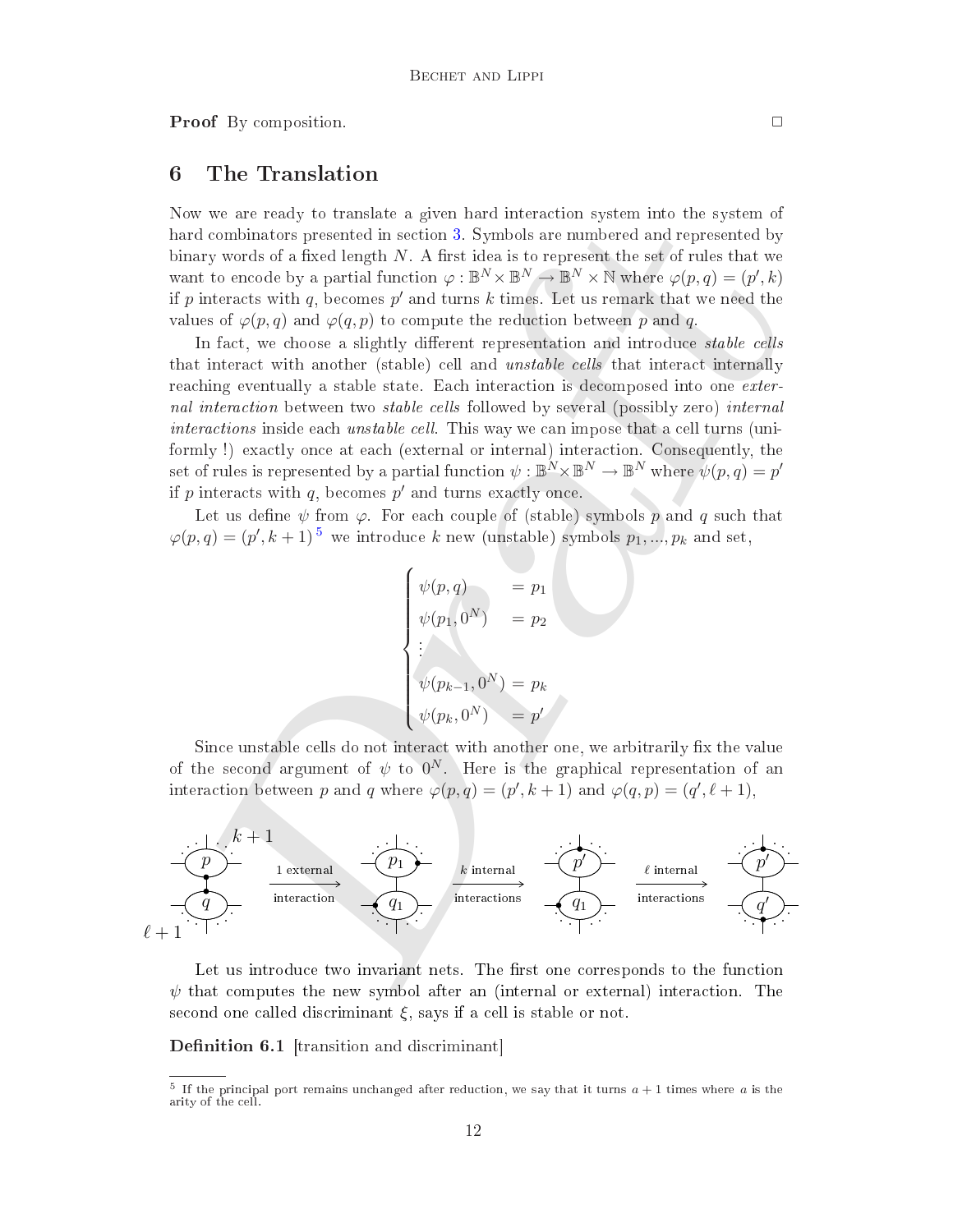

Now we can give the translation of the port of a cell into two parts:  $\pi_{\text{in}}$  and  $\pi_{\text{out}}$ . The important idea is that  $\pi_{\text{in}}$  computes the next symbol p' without any interaction with q in the case p is not stable. In the same way  $\pi_{\text{out}}$  gives the current symbol p only if  $p$  is stable.





Invariant nets are easy to use and compose because we feel "at home" with inputs/outputs. However this notion is not mandatory for general intera
tion nets. Indeed, in the translation of a port, we need some kind of "full/duplex" connection since a cell outputs its current symbol to another cell but also inputs the symbol of the cell with whom it is interacting ! This is exactly what is done by the net  $\gamma$ .

 $\mathbf{D}$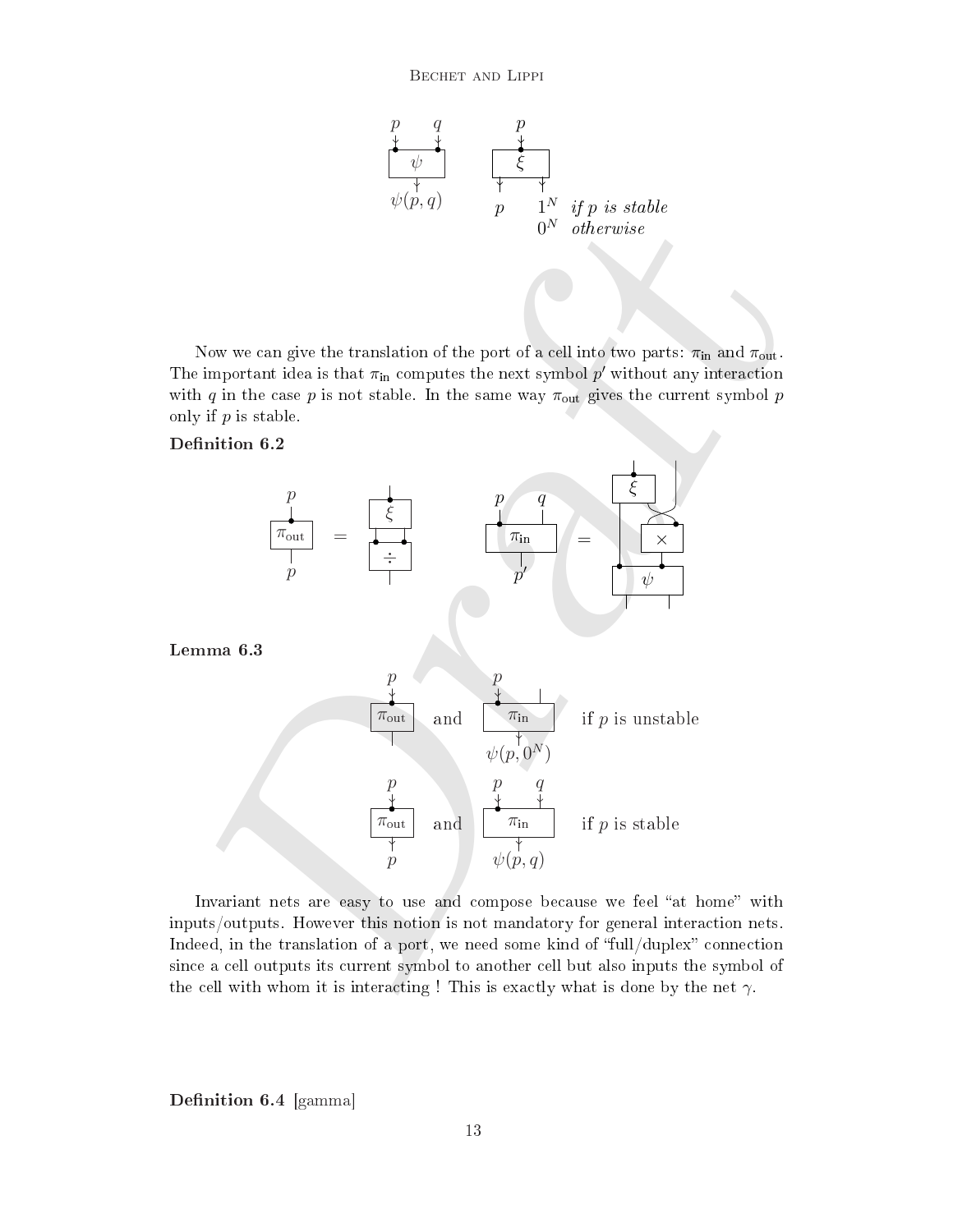

Port p corresponds to an input, port q to an output and i to the "full/duplex" interface. Each port of a cell corresponds to a  $\gamma$ -cell; when two cells interact, the input of a  $\gamma$ -cell is reproduced on the output of the other  $\gamma$ -cell. This property is summed up in the following lemma.

Lemma 6.5



**Remark 6.6** Let us remark that surprisingly  $\gamma$  is built only with uniform cells.

Now we can compose,  $\pi_{\text{in}}$ ,  $\pi_{\text{out}}$  and  $\gamma$  and give the translation of a port  $\pi$ . According to the previous paragraph, port  $i$  (interface) is both an input and an output.



<span id="page-13-0"></span>Lemma 6.8 (external and internal intera
tion)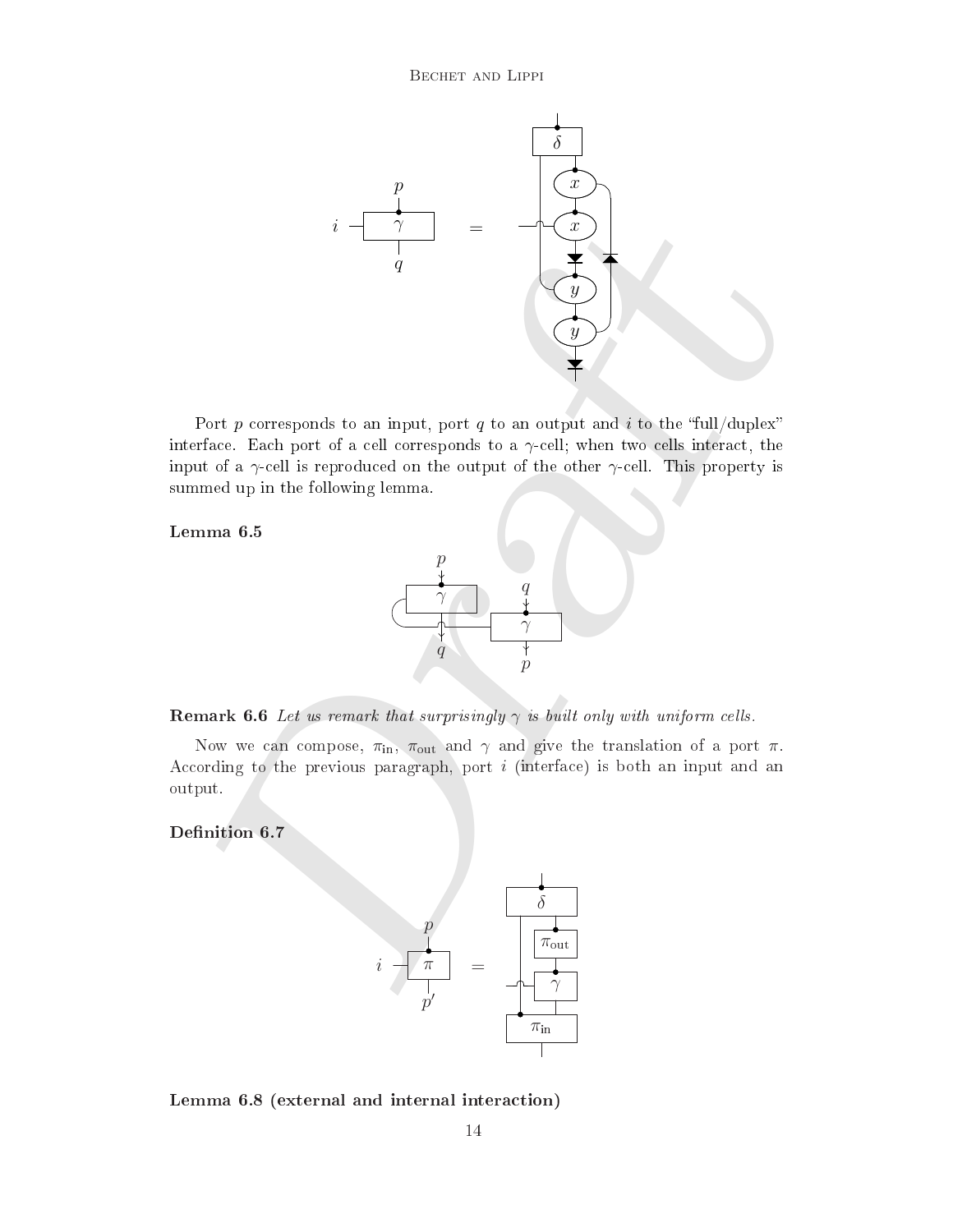

## **Proof** By composition.

The above lemma details two cases: two stable cells interact with one another or an unstable cell interact internally. Consequently, port  $i$  is unused or plugged to the interface of another  $\pi$  net.

<span id="page-14-0"></span>elle eller en en en den en de an de an de an de an de an de an de an de an de an de an de an de an de an de an



where the length of the pipes is  $|p| = N$ 

 $\psi(p,q)$ <br>  $\psi(p,q)$ <br>  $\frac{p}{\sqrt{q_1,p_2}}$ <br>  $\frac{p}{\sqrt{q_2,p_1}}$ <br>  $\psi(p,0^N)$ <br>
bod By composition.<br>
The above lemma details two cases: two stable cells interact with one another<br>
interface of notable cell interact thermally. Consequ By analogy with computer architectures,  $\pi$  corresponds to a form of Arithmetic and Logical Unit (ALU) and pipe to a register. Then this basic architecture (a net  $\pi$  composed with a pipe) is repeated for the translation of each port of the cell. Another possibility is to "centralize" the transition function for the whole cell. The advantage is we do not have to introdu
e unstable ells but on the other side we have to implement a more complicated component for the interface part.

Finally, it is now easy to verify that our translation simulates the rules of a given hard system.

<span id="page-14-1"></span>

Proof Apply lemma [6.8](#page-13-0) and denition [6.9.](#page-14-0) See appendix [A](#page-16-0) for the detailed redu
 tion.  $\Box$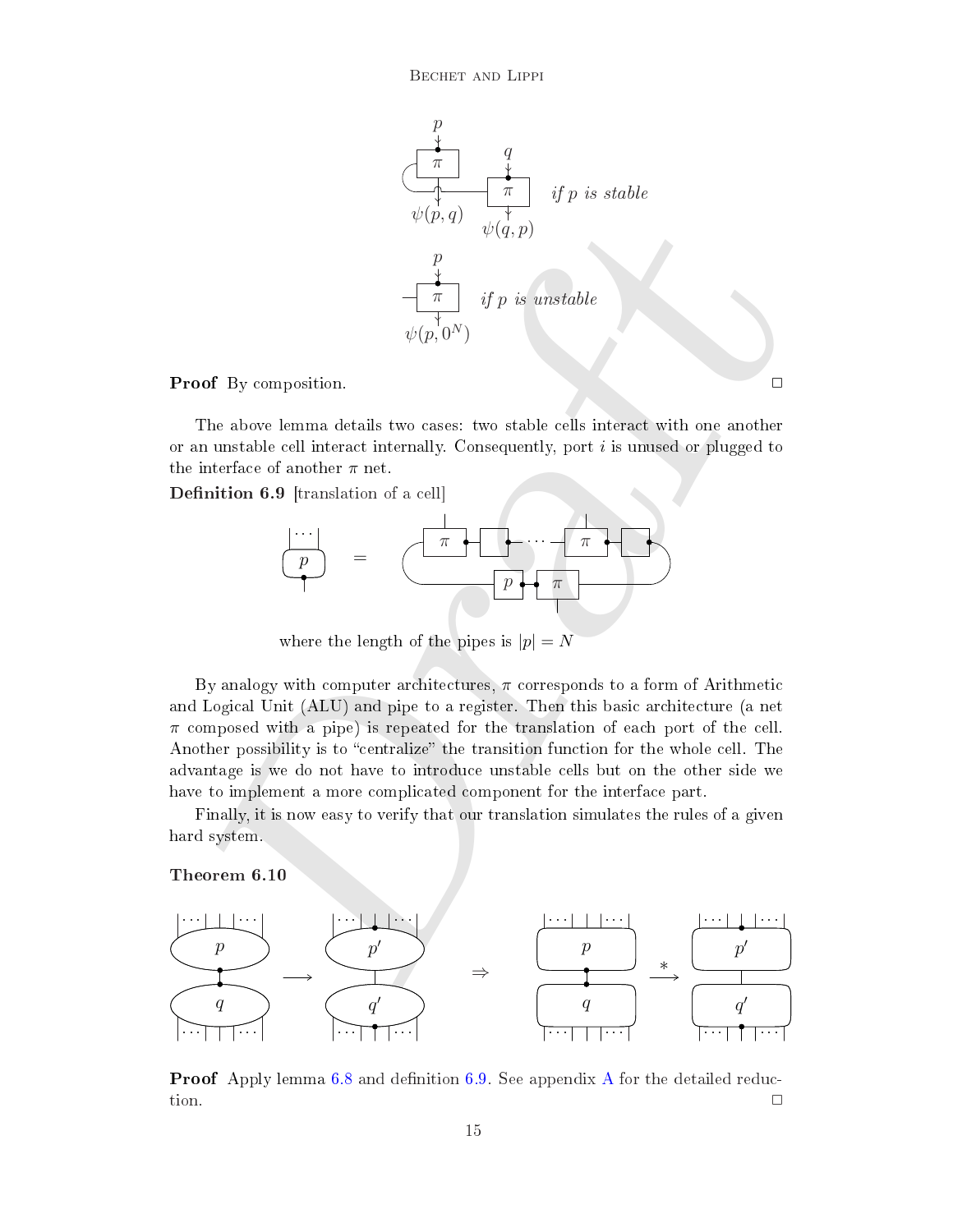## 7 Con
lusion

The system we propose seems to be a good candidate for a universal hard system. However this work is a first step in the domain of hard interaction nets. Indeed many questions related to fundaments as well as appli
ations remain still open.

- The first one concerns the minimality of such a system; is it possible to give a simpler universal system with fewer symbols or rules? For instan
e, it is not easy to know whether three symbols would be sufficient. We only know that a system omposed only of uniform rules annot be universal.
- There is a correctness criterion for interaction nets imported from linear logic to prevent deadlocks. It is important to reformulate this criterion for the particular ase of hard intera
tion nets sin
e it is an opportunity to simplify and perhaps to refine it.
- system we propose seems to be a good candidate for a universal hard system,<br>wever this work is a first step in the domain of hard interaction nets. Indeed<br>by questions related to fundaments as well as applications remain • Although (general) interaction nets cannot be translated into hard interaction nets, it is interesting to see if there ould be a ompilation pro
ess for some sub
lass of intera
tion nets. Intera
tion nets would be the high level programming language whereas hard intera
tion nets would be the target (low level) language. In the same spirit, interpreters have been developed for intera
tion nets. Would it be possible to physically implement components for hard combinators? In other words, we can consider hard combinators as components for electronic asyn
hronous ir
uits?
- As interaction nets can be compared to graph rewriting systems, hard interaction nets can be compared to graph relabeling. These techniques have been particularly successful in the study of graph election algorithms  $[2]$ . It would be interesting to implement such algorithms with hard interaction nets and this way take benefit from the confluence property! More generally, it would be interesting to compare hard interaction nets with other existing rewriting techniques.
- The fixed geometry of hard interaction nets gives them a very similar flavour to ellular automata, or a generalization of ellular automata to non-re
tangular grids and there are universality results for ellular automata so it should be interesting to ompare those rewriting systems.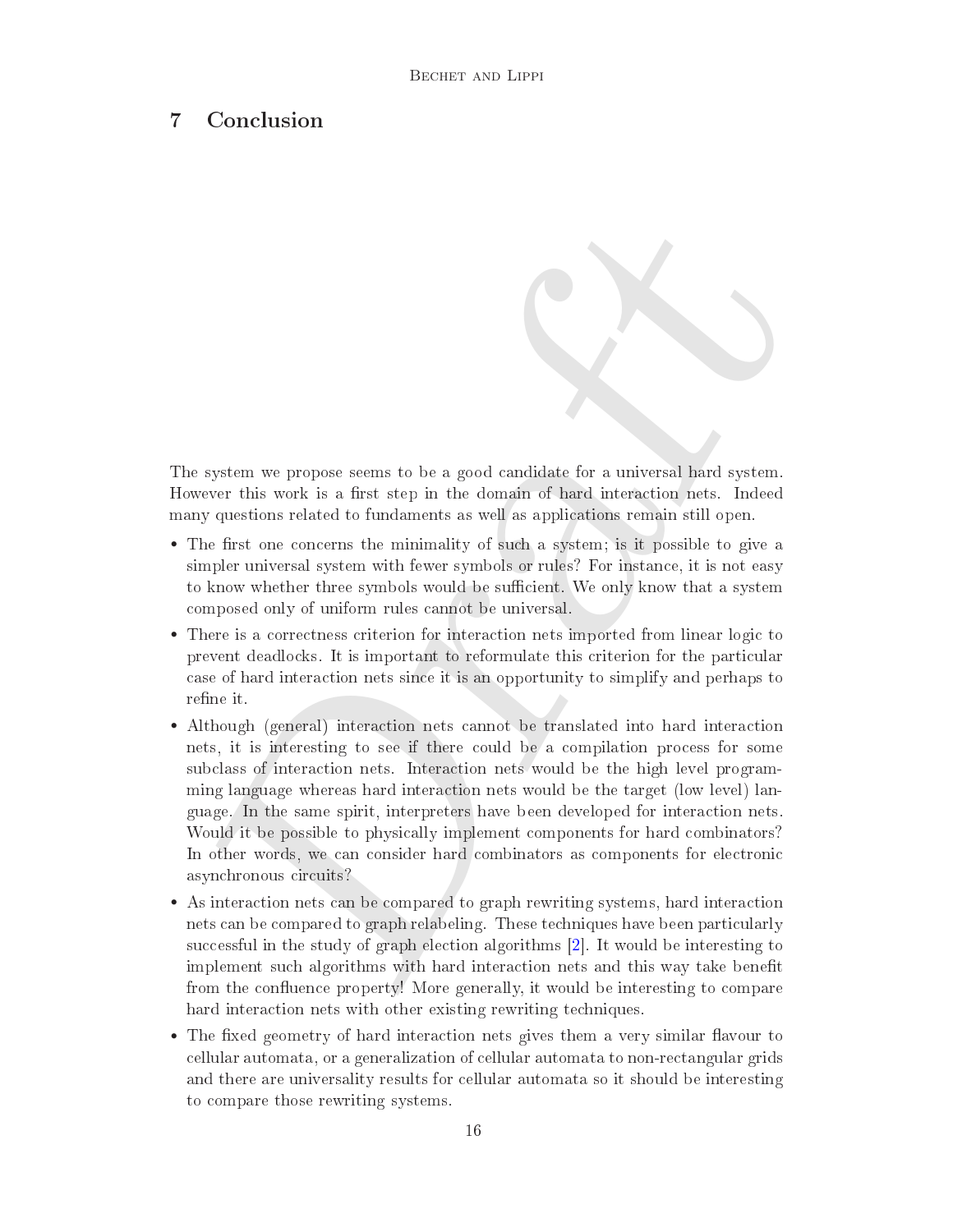## <span id="page-16-0"></span>A Simulation of hard interaction rules

We detail the proof of theorem  $6.10$ . We consider the interaction between a cell  $p$ and q where p becomes p' and turns  $k + 1$  times and q becomes q' and turns  $\ell + 1$ times.